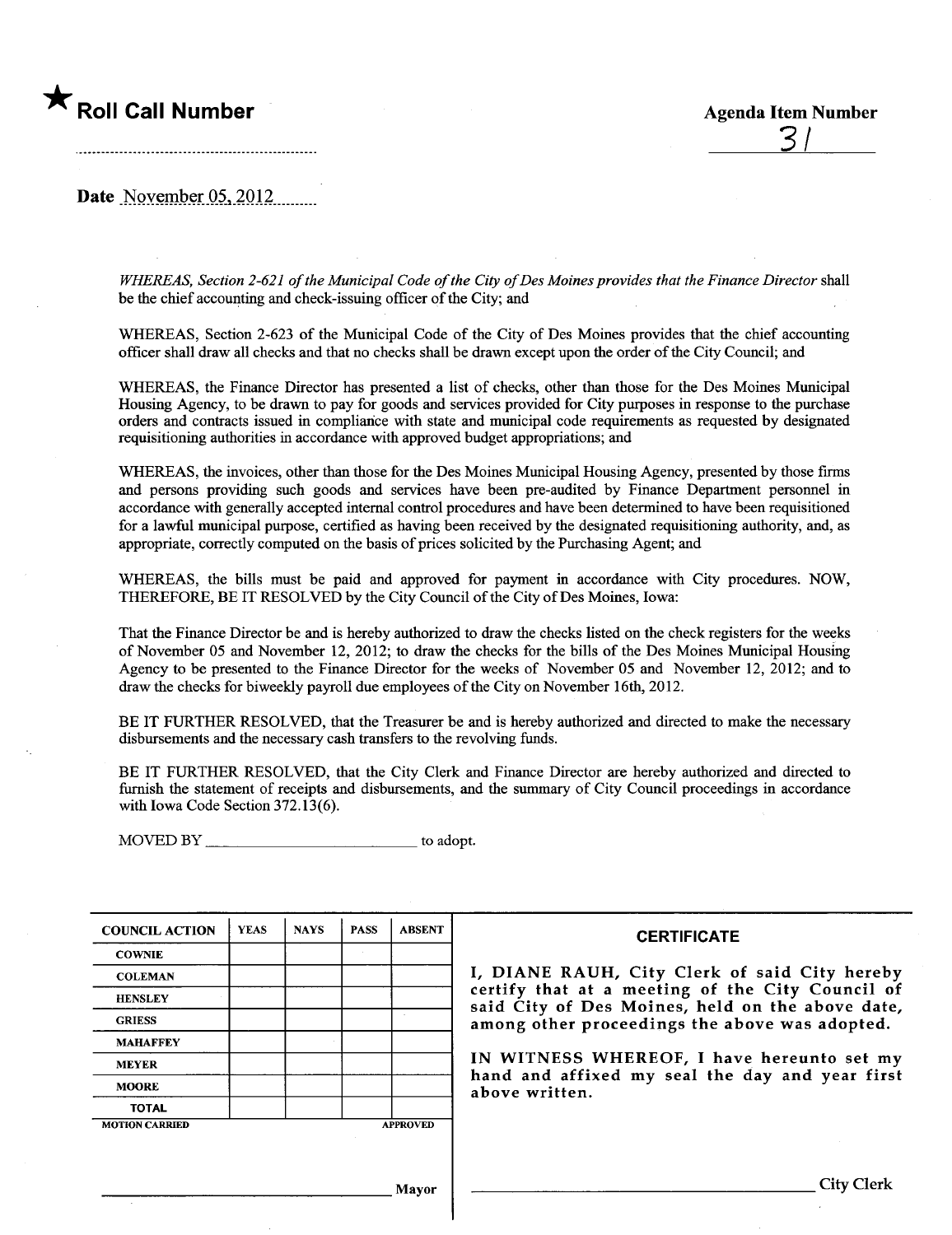#### DES MOINES ENGINEERING DEPARTMENT CONSTRUCTION CONTRACT PARTIAL PAYMENT REQUEST

 $\bar{t}$  .



#### For Check Register of November 2, 2012<br>As approved by City Council on October 22, 2012 As approved by City Council on

(Roll Call No. 12-1638)

October 29,2012 Page No.1

The work performed associated with the following listed construction contract partial payments has been constructed in substantial compliance with the plans and specifications, and the Engineering Department hereby requests that the Finance Department process payment to the following contractors:

| <b>Activity ID</b> | <b>Project Title</b>                                                                                                                                                                                                                                        | <b>Contractor</b>                                                                                                                  | <b>Partial</b><br>Payment<br>No. | Partial<br>Payment<br>Amount |
|--------------------|-------------------------------------------------------------------------------------------------------------------------------------------------------------------------------------------------------------------------------------------------------------|------------------------------------------------------------------------------------------------------------------------------------|----------------------------------|------------------------------|
| 06-2009-007        | S.E. 6th Street Widening - E. Court Avenue to the<br>Des Moines River                                                                                                                                                                                       | <b>Elder Corporation</b><br>Jared R. Elder II, President<br>5088 E. University Avenue<br>Des Moines, IA 50327                      | 17                               | \$37,717.41                  |
| 06-2010-017        | Mulberry Street Paving - 13th Street to 15th Street                                                                                                                                                                                                         | <b>McAninch Corporation</b><br>Douglas D. McAninch,<br>President<br>4001 Delaware Avenue<br>Des Moines, IA 50313                   | 09                               | \$146,750.47                 |
| 06-2012-001        | 2012 HMA Pavement Scarification and Resurfacing                                                                                                                                                                                                             | OMG Midwest, Inc. d/b/a<br>Des Moines Asphalt &<br>Paving<br>James Gauger, President<br>P.O. Box 3365<br>Des Moines, IA 50316-0365 | 04                               | \$264,950.79                 |
| 06-2012-004        | 2012 Expanded Street Resurfacing Program -<br>Contract 2                                                                                                                                                                                                    | OMG Midwest, Inc. d/b/a<br>Des Moines Asphalt &<br>Paving<br>James Gauger, President<br>P.O. Box 3365<br>Des Moines, IA 50316-0365 | 02                               | \$759,567.55                 |
| 09-2012-003        | 2012 ADA Sidewalk Ramp Program - Contract 1                                                                                                                                                                                                                 | Navarro Enterprise<br>Construction, Inc.<br>John Navarro, President<br>2914 R Street<br>Omaha, NE 68107                            | 02                               | \$116,525.66                 |
|                    | NOTE, PER REQUEST DATED AUGUST 13, 2012: Make payable to - Northern Escrow, Inc., FBO Navarro<br>Enterprise Construction, Inc.; and send payment to - Northern Escrow, Inc., Attn: Heather K. Schaus, 1276 South Robert<br>Street, West St. Paul, MN 55118. |                                                                                                                                    |                                  |                              |
| 11-2012-002        | 2012 Park Parking Lot ADA Improvements                                                                                                                                                                                                                      | Grimes Asphalt & Paving<br>Corp.<br>Kurt Rasmussen, President<br>5550 NE 22nd Street<br>P.O. Box 3374<br>Des Moines, IA 50313      | 04                               | \$2,754.31                   |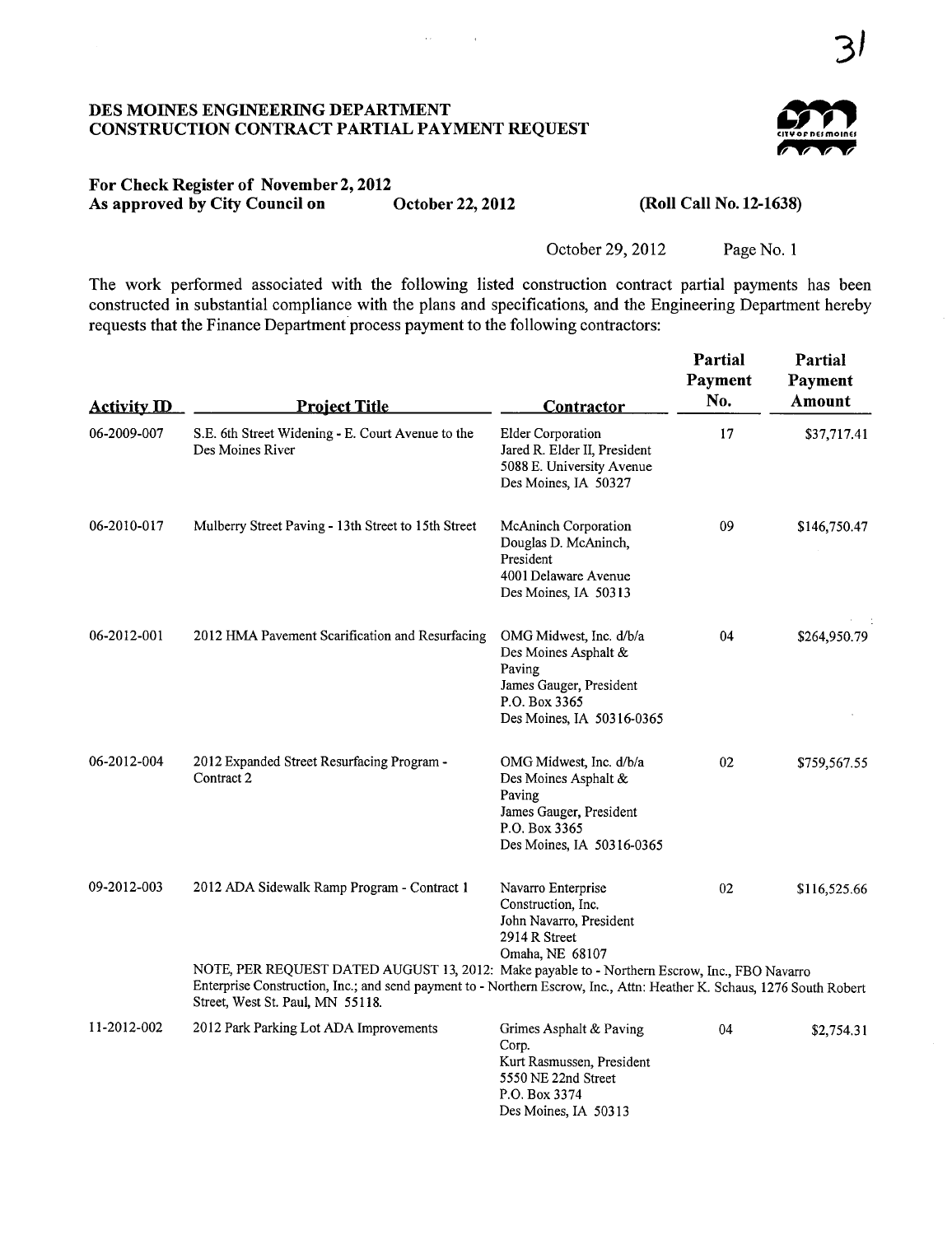# DES MOINES ENGINEERING DEPARTMENT<br>CONSTRUCTION CONTRACT PARTIAL PAYMENT REQUEST



# For Check Register of November 2,2012 As approved by City Council on October 22, 2012

(Roll Call No. 12-1638)

October 29,2012 Page No.2

Requested by:

 $\epsilon_{\text{B}}$ 

Jeb E. Brewer, P.E. Des Moines City Engineer

cc: City Clerk

Funds available: Scott E. Sanders

Des Moines Finance Director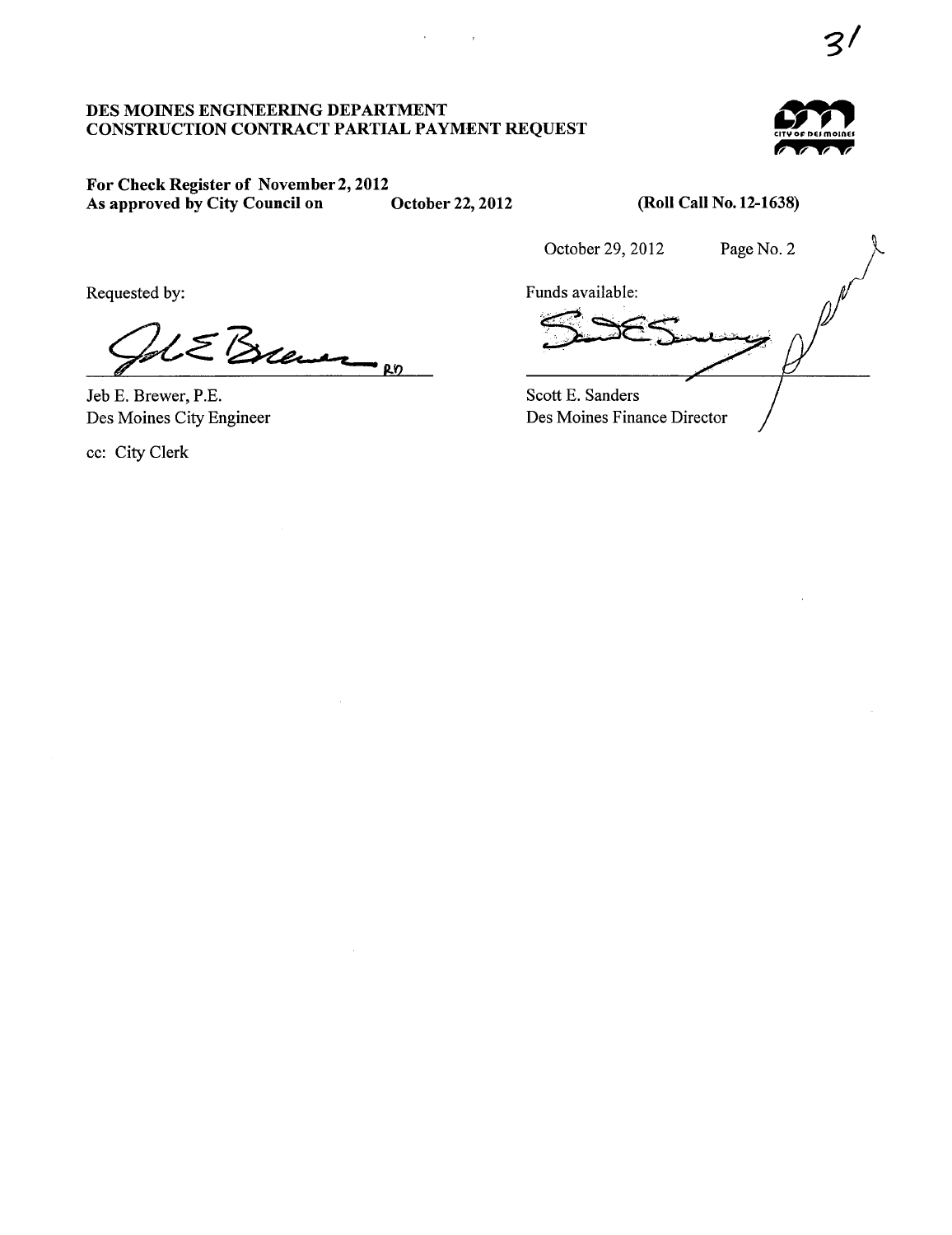## DES MOINES ENGINEERING DEPARTMENT CONSTRUCTION CONTRACT PARTIAL PAYMENT REQUEST



 $3<sup>1</sup>$ 

## For Check Register of October 26, 2012 As approved by City Council on October 22, 2012

(Roll Call No. 12-)  $1/39$ 

October 22,2012 Page No. I

The work performed associated with the following listed construction contract partial payments has been constructed in substantial compliance with the plans and specifications, and the Engineering Department hereby requests that the Finance Department process payment to the following contractors:

 $\overline{a}$ 

| <b>Activity ID</b> | <b>Project Title</b>                                | Contractor                                                                                                         | <b>Partial</b><br>Payment<br>No. | <b>Partial</b><br>Payment<br>Amount |
|--------------------|-----------------------------------------------------|--------------------------------------------------------------------------------------------------------------------|----------------------------------|-------------------------------------|
| 06-2010-009        | Indianola Avenue Widening - Phase 2                 | Reilly Construction Co., Inc.<br>Chris R. Reilly, President<br>110 E. Main Street<br>PO Box 99<br>Ossian, IA 52161 | 10                               | \$249,904.98                        |
|                    | STP-U-1945(745)-70-77                               |                                                                                                                    |                                  |                                     |
| 07-2010-005        | Riverpoint Trunk Sewer Separation and Pump Stations | Corell Contractor, Inc.<br>Grant S. Corell, President<br>1300 Lincoln Street<br>West Des Moines, IA 50265          | 19                               | \$49,447.86                         |
|                    | I-JOBS #502                                         |                                                                                                                    |                                  |                                     |
| 09-2012-002        | 2012 Sidewalk Replacement Program                   | T K Concrete Inc.<br>Tony J. Ver Meer, President<br>1608 Fifield Road<br>Pella, IA 50219                           | 02                               | \$22,272.15                         |
| 10-2009-013        | Fire Department Training and Logistics Facility     | Dean Snyder Construction Co.<br>Don Snyder, President<br>5151 SE Rio Court<br>Ankeny, IA 50021                     | 17                               | \$52,428.87                         |
|                    | I-JOBS #494                                         |                                                                                                                    |                                  |                                     |
| 10-2011-005        | Public Works Salt Storage Facility                  | Joiner Construction Co., Inc<br>Zeb Joiner, Vice President<br>11996 490th Street<br>Plano, IA 52581                | 01                               | \$126,095.15                        |
| 10-2012-004        | Police Station Boiler Replacement                   | The Waldinger Corporation<br>Guy M. Gast, President<br>2601 Bell Avenue<br>Des Moines, IA 50321                    | 03                               | \$137,578.98                        |
| 10-2013-001        | Municipal Service Center Preliminary Site Grading   | Corell Contractor, Inc.<br>Grant S. Corell, President<br>1300 Lincoln Street<br>West Des Moines, IA 50265          | 01                               | \$904,881.96                        |